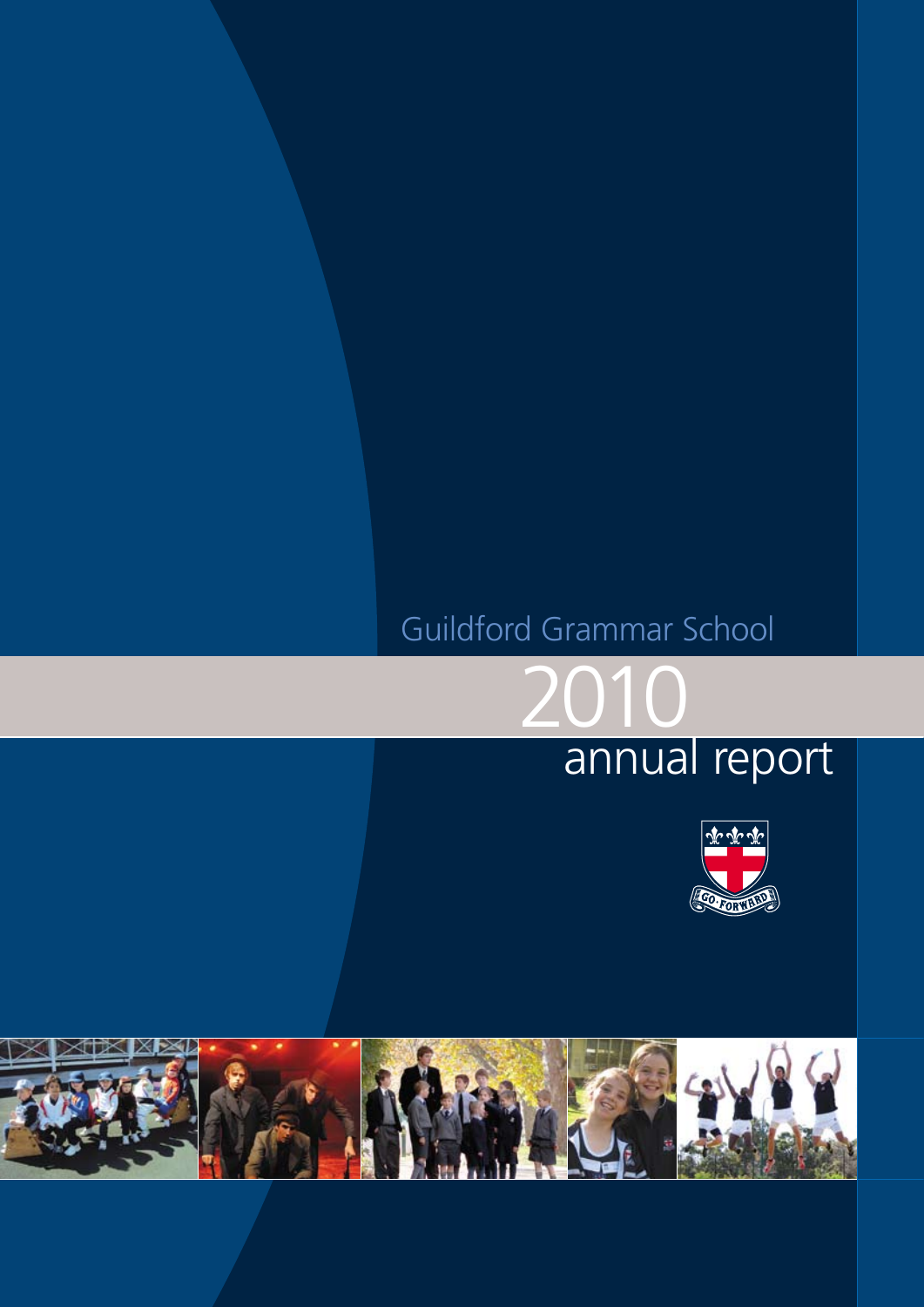

## Headmaster's Report

I am delighted to share details related to Guildford Grammar School's achievements in the 2010 calendar year.

The School had a 2010 enrolment of 706 boys in the Senior School, and 428 boys and girls in the Preparatory School, with a total roll of 1134. These numbers saw the School at its largest since it was established in 1896 and the 2011 academic year will commence with student numbers close to 1200.

Strong parent support for the revitalised boarding program continues to sustain both the Junior and Senior Halls of Residence to capacity, with waiting lists for 2011 and strong enrolment enquiries for 2012 and beyond. Indeed, with the movement of Year 7 into the Senior School this year, a future decision that will need deliberation will be whether our boarding capacity should grow beyond the current 110 student cap. As stated, there exists the capacity for this to occur with keen families on a waiting list for boarding places. That the School is experiencing rapid growth is a wonderful statement about its positive reputation within the Perth metropolitan area and regional Western Australia, and for this the Governing Council and the School Staff need to be acknowledged.

In the Senior School we initiated an internal Academic Think Tank early in the year following the publication of our 2009 academic results. A number of constructive outcomes can be traced back to this Think Tank including the appointment of a new academic leadership position entitled Assistant Deputy Headmaster – Curriculum. Mr Graham Lawson has been appointed to this position with specific responsibilities to our Junior Secondary School academic program in Years 7 to 9 inclusive.

The biggest change has been the introduction of the Catalyst Program into our Junior Secondary years of study. This Program, which was two years in the making, has been well received by the students, their families and the staff. Some modifications and fine tuning will be made to the Program in readiness for 2011, with a view for further improvement. This will be guided by the feedback we will receive from Dr Alan Pritchard who was contracted from the University of Western Australia to undertake an objective external review of the Program in Term 3. In the interim, anecdotal feedback and an internal review suggest comprehensively that the Catalyst Program is delivering the educational outcomes that it set out to achieve.

To complement the changes and improvements that we are making to the teaching and learning programs across the School and to support the new management and leadership appointments, this year has also seen a great deal of planning for additional capital works. The Preparatory School has seen much building activity on site, with the \$3,000,000 redevelopment of the Hamersley Resource Centre and arts facilities under the Federal Government's "Building Education Revolution" initiative. These facilities which are scheduled to be formally opened

at the commencement of the 2011 school year will add immeasurably to the teaching and learning facilities within this part of our School.

The Master Planning Project, facilitated by external consultants in 2009, has provided the School with a development pathway over the next ten years and beyond. Planning is currently well under way for the first stage of infrastructure redevelopment,



with the Catalyst Building Project due to begin in 2011. Much more will be said about this Project, however in scale and scope it will be the largest and most ambitious capital development project undertaken by the School in the last three decades. Mr Justin Krause joined the staff as our new Head of the Preparatory School at the commencement of Term 3. He came to us from his position as Deputy Head of the Preparatory School at Bunbury Cathedral Grammar and in a short time his positive and energetic impact on our Preparatory School is already being felt. I wish to acknowledge the excellent leadership given by Mr Roger Budler as Acting Head of the Preparatory School for the three term period bridging Mr Wheatley's departure from the School and the arrival of Mr Krause.

Guildford Grammar School embarked upon the year 2010 with a commitment to academic excellence, coupled with consistency, and I applaud the students and teaching staff for the manner in which they embraced this ethos of achievement. This concerted effort to raise our collective academic performance has been well rewarded. Our much-improved ranking in academic 'league tables', placing the School at 24th position within the state, is a significant indicator of progress.

In 2009, Guildford began using the Australian Council for Educational Research Middle Years Assessment Test (MYAT) in Literacy, Numeracy and Problem Solving to ascertain the value added impact of the School's Catalyst curriculum initiative. Base line data was gathered at the end of 2009 for Years 6, 7 and 8 and end of 2010 testing has established the 2010 value added results. These results, reported in the following pages, are similarly impressive.

Accepting that academic performance remains an important measure of any School's success, Guildford continues to embrace a broad-based liberal philosophy of education. Pleasingly, this philosophy is bearing quality results.

**Robert Zordan** Headmaster



*New construction is underway as part of the Catalyst project.*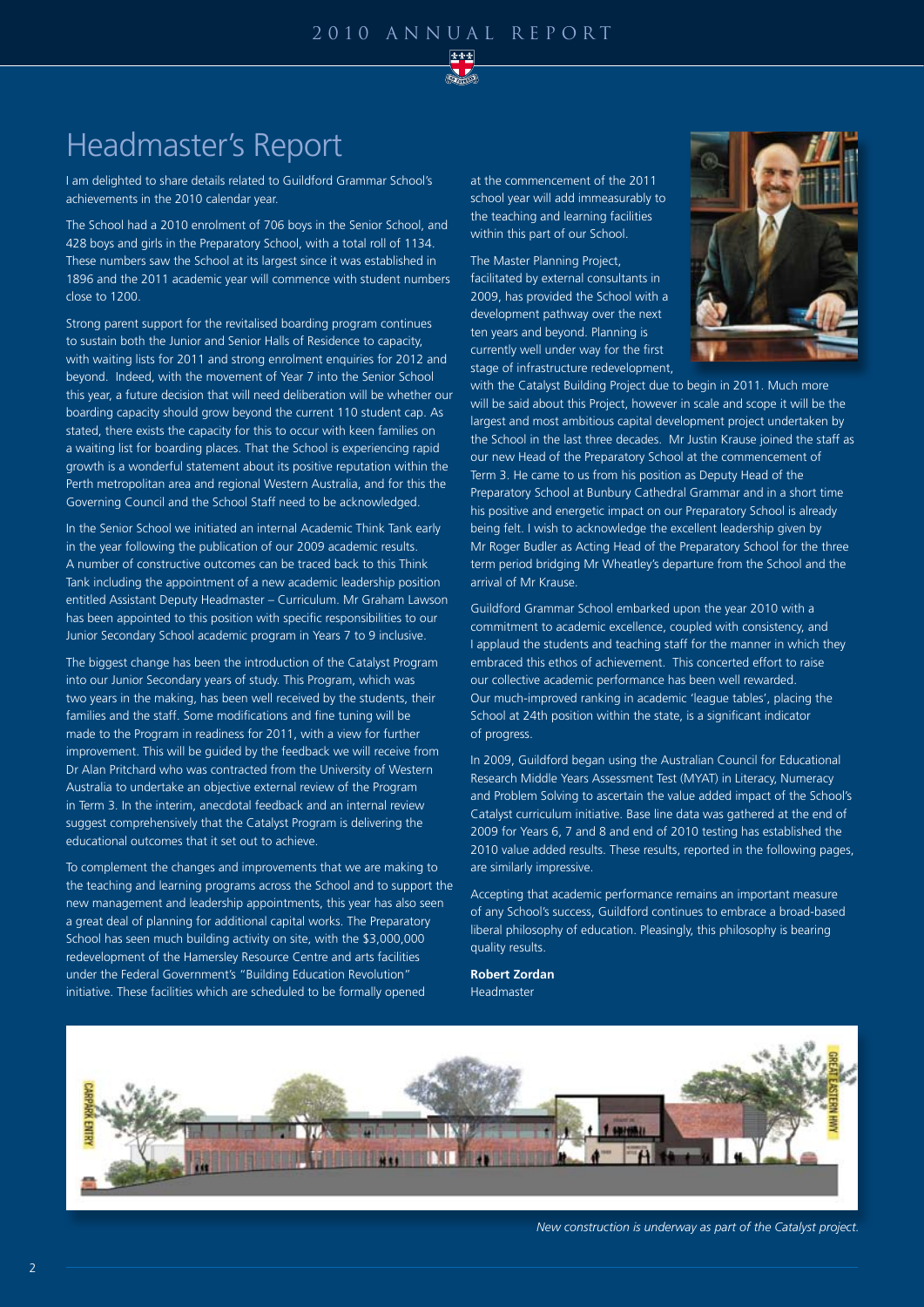

## Key student outcomes

|        | <b>NAPLAN testing results</b>  | % at or above<br><b>National Benchmark</b> | % of Year<br>3, 5, 7, 9 students<br>attaining National<br>benchmarks in |  |  |  |
|--------|--------------------------------|--------------------------------------------|-------------------------------------------------------------------------|--|--|--|
| Year 3 | Numeracy                       | 98%                                        |                                                                         |  |  |  |
|        | Reading                        | 98%                                        | <b>NAPLAN</b> testing                                                   |  |  |  |
|        | Spelling                       | 85%                                        |                                                                         |  |  |  |
|        | Writing                        | 100%                                       |                                                                         |  |  |  |
|        | <b>Grammar and Punctuation</b> | 98%                                        | % change from<br>2007 testing                                           |  |  |  |
| Year 5 | Numeracy                       | 100%                                       | 0%                                                                      |  |  |  |
|        | Reading                        | 92%                                        | $+2%$                                                                   |  |  |  |
|        | Spelling                       | 96%                                        | $+5%$                                                                   |  |  |  |
|        | Writing                        | 96%                                        | $-2%$                                                                   |  |  |  |
|        | <b>Grammar and Punctuation</b> | 94%                                        | $+1%$                                                                   |  |  |  |
| Year 7 | Numeracy                       | 100%                                       | $+2%$                                                                   |  |  |  |
|        | Reading                        | 100%                                       | 0%                                                                      |  |  |  |
|        | Spelling                       | 96%                                        | 0%                                                                      |  |  |  |
|        | Writing                        | 94%                                        | $-1%$                                                                   |  |  |  |
|        | <b>Grammar and Punctuation</b> | 96%                                        | $-2%$                                                                   |  |  |  |
| Year 9 | Numeracy                       | 97%                                        | $-1%$                                                                   |  |  |  |
|        | Reading                        | 98%                                        | $-1%$                                                                   |  |  |  |
|        | Spelling                       | 94%                                        | $-4%$                                                                   |  |  |  |
|        | Writing                        | 95%                                        | $+4%$                                                                   |  |  |  |
|        | <b>Grammar and Punctuation</b> | 99%                                        | $+4%$                                                                   |  |  |  |

It is noteworthy that in 2010, Year 3 and 5 year-groups had cohorts of 48 and 49 students respectively. The largest cohort (Year 9) comprised 145 students. In light of cohort sizes, the minor changes in benchmarks from previous years, both positive and negative, are not considered significant.

### Value Added

In 2009, Guildford Grammar School began using the Australian Council for Educational Research (ACER) Middle Years Assessment Test (MYAT) in Literacy, Numeracy and Problem Solving to ascertain the value-added impact of the Schools Catalyst curriculum initiative.

This test assesses performance in Literacy, Numeracy, and Non-verbal reasoning (problem solving) domains. The test instrument was developed in 2004. ACER provides Australian normative data for the MYAT test, both by year and gender, permitting comparison between results pre and post Catalyst introduction. The Australian norm data were obtained from 2099 Australian students across Years 5-9 and from all States and Territories. Using this data, comparisons and conclusions of gain or loss, relative to the Australian norm, can be drawn.

Base line data was gathered at the end of 2009 for Years 6, 7 and 8. Testing conducted at the end of 2010 established the first year, value-added result of the Catalyst curriculum. 2010 data reveals the following cohort improvement averages:





### Senior Secondary Outcomes

#### **Year 12 results**

Seven students achieved an ATAR of 97.5 or better, placing them in the top 2.5% of the state. Thirty students achieved an ATAR of 90 or better (26.3%).

- A further 27 students (23.68%) achieved an ATAR of between 85 and 89.95
- The School median ATAR was 81.12, against a State median of 78.24
- The School median ATAR of University applicants (4 or more WACE examinations) was 85.9 against a state average of 80.3

57 out of 114 students, or exactly 50% of Guildford Grammar School students who sat four or more examinations, were placed in the top 15% of the state using the ATAR as the measure.

#### **Secondary Graduation**

100% Secondary Graduation achieved in Year 12.

#### **University Entrance**

91% offered a place at UWA, Curtin, Murdoch or ECU in first round University offers.

#### **Proportion of Year 9 students retained to Year 12**

86% of Year 9 students, enrolled in 2007, continued at the School until the completion of Year 12.

|                | End Year 6<br>2009<br>Average<br>Percentile | End Year 7<br>2010<br>Average<br>Percentile | End Year 7<br>2009<br>Average<br><b>Percentile</b> | <b>End Year 8</b><br>2010<br>Average<br><b>Percentile</b> | End Year 8<br>2009<br>Average<br><b>Percentile</b> | End Year 9<br>2010<br>Average<br>Percentile | % Growth<br>Year 6 to<br>Year 7 | % Growth<br>Year 7 to<br>Year <sub>8</sub> | % Growth<br>Year 8 to<br>Year 9 |
|----------------|---------------------------------------------|---------------------------------------------|----------------------------------------------------|-----------------------------------------------------------|----------------------------------------------------|---------------------------------------------|---------------------------------|--------------------------------------------|---------------------------------|
| Literacy       | 37.9                                        | 65.1                                        | 44.8                                               | 63.6                                                      | 57.5                                               | 72.4                                        | $+27.2%$                        | $+18.8%$                                   | $+14.9%$                        |
| Numeracy       | 44.2                                        | 67.4                                        | 49.0                                               | 67.4                                                      | 63.1                                               | 76.5                                        | $+23.2%$                        | $+18.4%$                                   | $+13.4%$                        |
| Problem        | 41.6                                        | 67.0                                        | 46.1                                               | 65.1                                                      | 65.2                                               | 78.6                                        | $+25.4%$                        | $+19%$                                     | $+13.4%$                        |
| <b>Overall</b> | 38.4                                        | 67.0                                        | 44.8                                               | 67.0                                                      | 61.8                                               | 77.4                                        | $+28.6%$                        | $+22.2%$                                   | $+15.6%$                        |